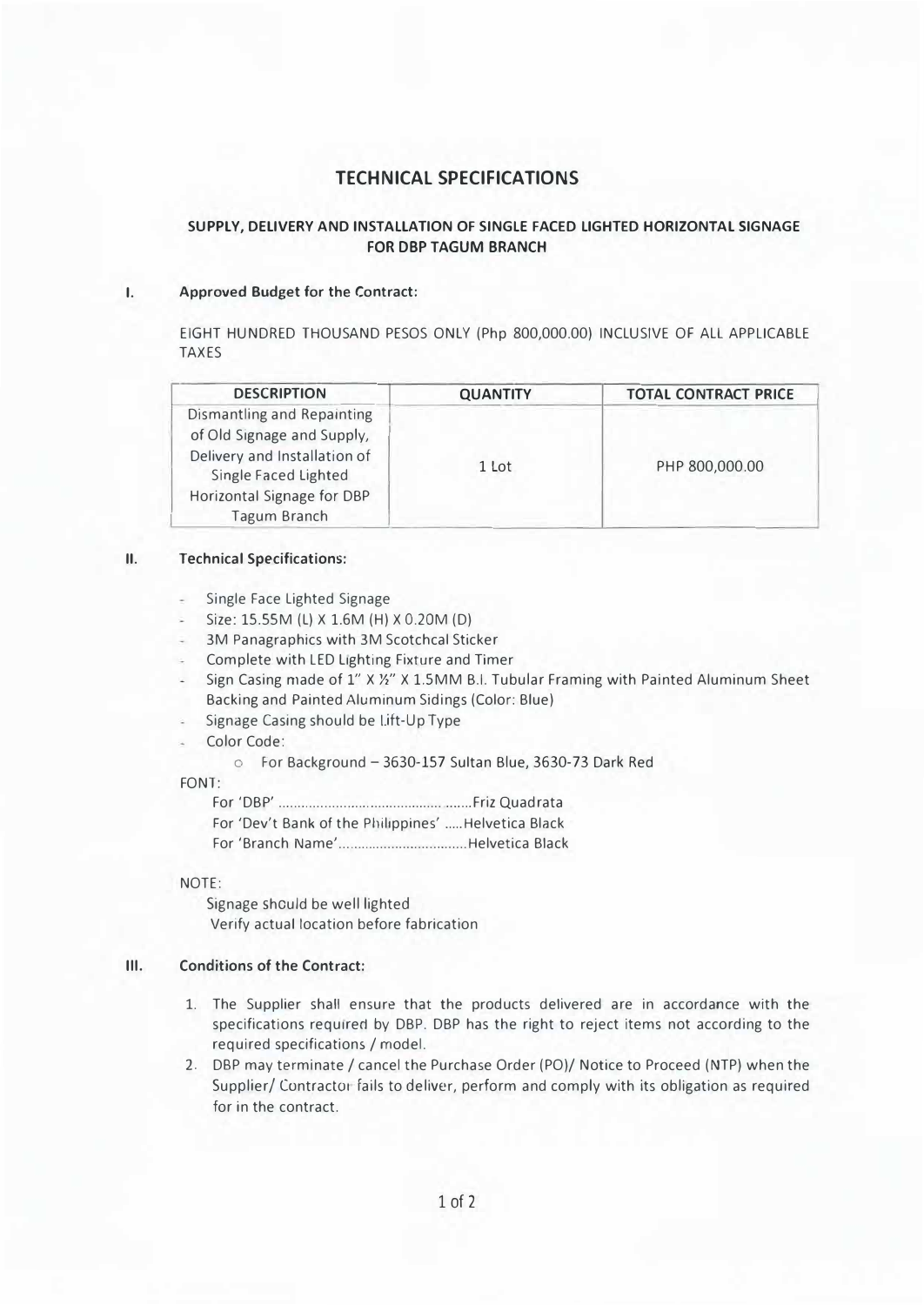- 3. **Delivery Period:** The Supplier shall deliver the items within thirty (30) calendar days after receipt of the NTP/PO.
- 4. **Point of Delivery:** DBP Tagum Branch, Apokon St., Tagum City, Davao del Norte
- 5. **Warranty:** One (1) year warranty upon acceptance of items by DBP.

### **IV. Payment:**

- 1. Payment shall be processed after completion of delivery subject to complete documents for payment (e.g. Billing Statement / Statement of Account, Certification of Completion / Acceptance). Issuance of manager's check will be the mode of payment and processing of it will be a maximum of 30 days.
- 2. When the Supplier fails to satisfactorily deliver goods under the contract within the specified delivery schedule, inclusive of duly granted time extensions, if any, the Supplier shall be liable for damages for the delay and shall pay DBP liquidated damages , not by way of penalty, an amount equal to one-tenth (1/10) of one percent (1%) of the price of undelivered quantity shall be deducted from the payment, in case the Supplier fails to deliver the items on time.

## **V. Other Requirements:**

Interested Suppliers/Contractors must submit the following:

- 1. Proposal or Quotation
- 2. Philgeps Certificate with Registration number
- 3. Valid/ current Mayor's/ Business Permit
- 4. Certificate of Registration

Recommended By:

KATE KAREN R. LURA Acting BSCY Tagum Branch

**Approved By:** 

MGR. LACE LUANNE H. MORTA Head, Tagum Branch

CONFORME:

\_\_\_\_\_\_\_\_\_\_\_\_\_\_\_\_\_\_\_\_\_\_\_\_\_\_\_\_\_\_\_\_ **SUPPLIER**